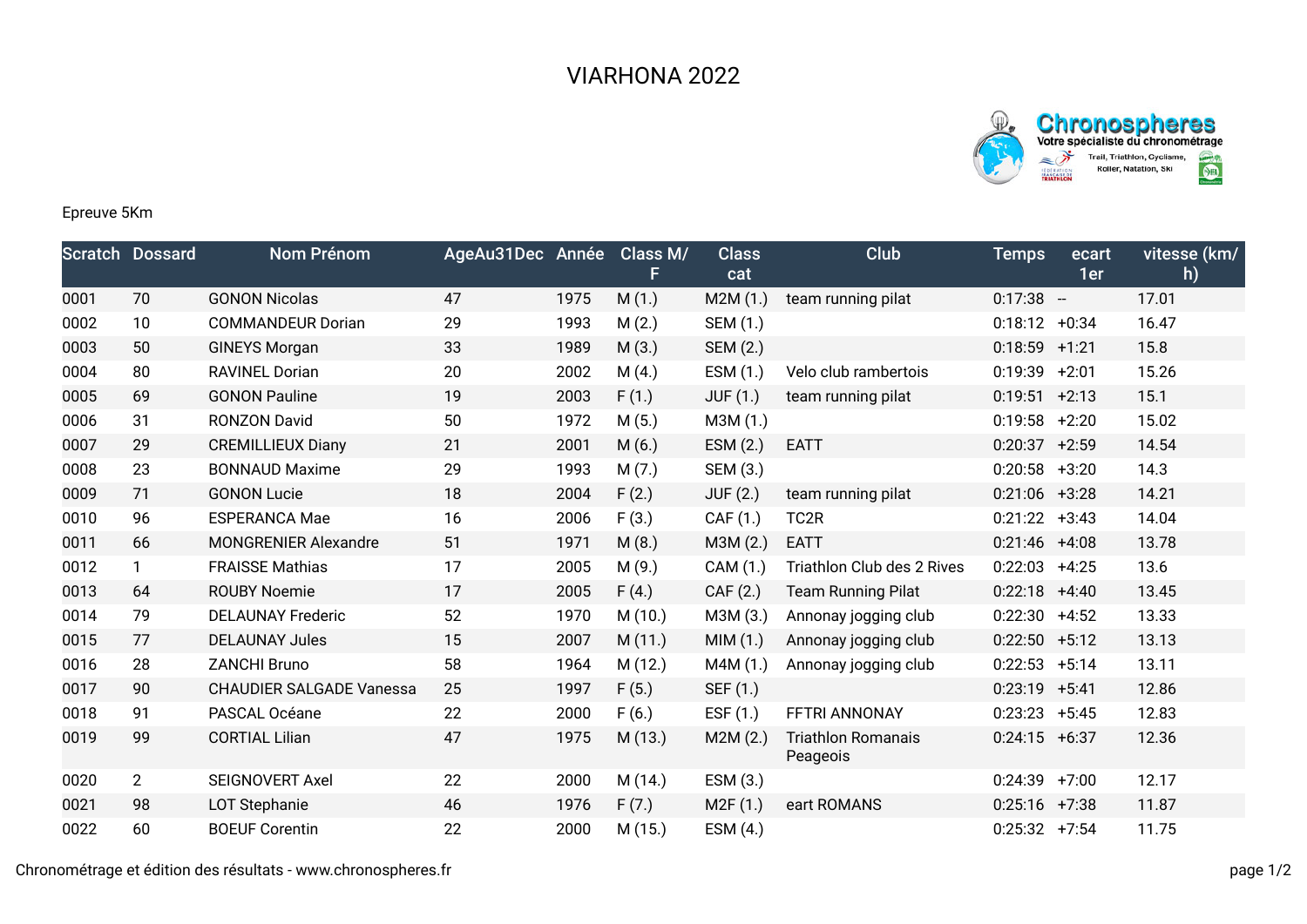|      | Scratch Dossard | <b>Nom Prénom</b>              | AgeAu31Dec Année |      | Class M/<br>H. | <b>Class</b><br>cat | <b>Club</b>                           | <b>Temps</b>      | ecart<br>1er | vitesse (km/<br>h) |
|------|-----------------|--------------------------------|------------------|------|----------------|---------------------|---------------------------------------|-------------------|--------------|--------------------|
| 0023 | 37              | <b>ALLIBERT Alexandra</b>      | 46               | 1976 | F(8.)          | M2F(2.)             |                                       | 0:25:49           | $+8:11$      | 11.61              |
| 0024 | 3               | <b>BOSSAN Claire</b>           | 39               | 1983 | F(9.)          | MOM(1.)             |                                       | $0:29:16$ +11:38  |              | 10.25              |
| 0025 | 95              | <b>BONNIN Gaelle</b>           | 48               | 1974 | F(10.)         | M2F(3.)             | footing club saint<br>rambertois      | $0:29:16$ +11:38  |              | 10.25              |
| 0026 | 33              | <b>DUHAMEL Gislaine</b>        | 47               | 1975 | F(11.)         | M2F(4.)             |                                       | $0:31:12 +13:34$  |              | 9.61               |
| 0027 | 48              | VILMINOT-BARTHÉLEMY<br>Mélodie | 31               | 1991 | F(12.)         | SEF (2.)            |                                       | 0:32:27           | $+14:49$     | 9.24               |
| 0028 | 89              | <b>CONIL VIRGINIE</b>          | 46               | 1976 | F(13.)         | M2F(5.)             |                                       | $0:33:35$ +15:57  |              | 8.93               |
| 0029 | 52              | <b>HILAIRE Delphine</b>        | 49               | 1973 | F(14.)         | M2F (6.)            | <b>Triathlon Romanais</b><br>Peageois | $0:34:32 + 16:54$ |              | 8.68               |
| 0030 | 39              | <b>BARD Steven</b>             | 26               | 1996 | M (16.)        | SEM (4.)            |                                       | $0:35:14$ +17:36  |              | 8.51               |
| 0031 | 26              | <b>GALOIS Laetitia</b>         | 40               | 1982 | F(15.)         | M1F(1.)             |                                       | $0:48:42 +31:04$  |              | 6.16               |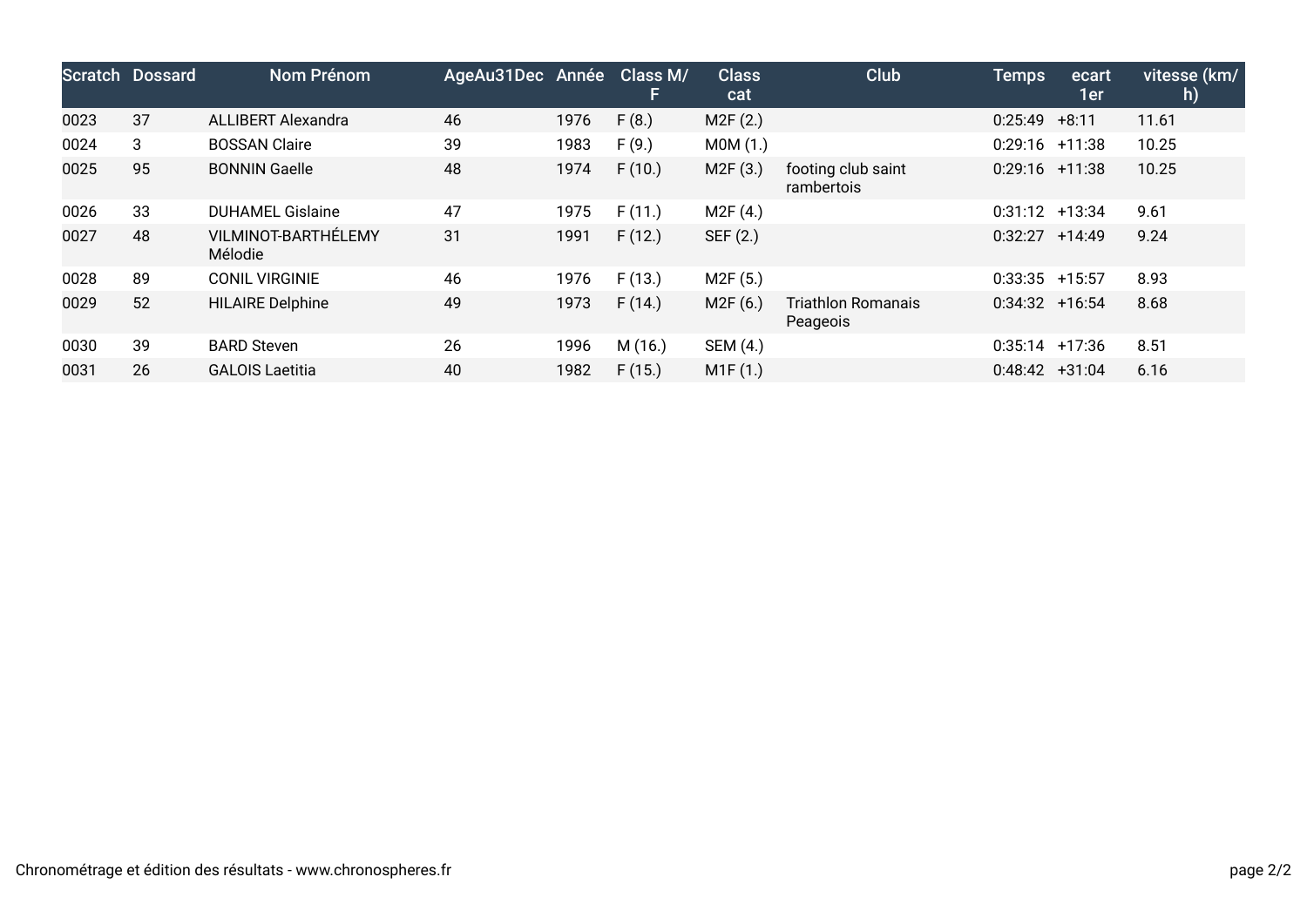



## Epreuve 10Km

|      | <b>Scratch Dossard</b> | <b>Nom Prénom</b>        | AgeAu31Dec Année |      | Class M/ | <b>Class</b><br>cat | Club                                      | <b>Temps</b>     | ecart<br>1er | vitesse (km/<br>h) |
|------|------------------------|--------------------------|------------------|------|----------|---------------------|-------------------------------------------|------------------|--------------|--------------------|
| 0001 | 27                     | FIZE Jean-Philippe       | 41               | 1981 | M(1.)    | M1M(1.)             |                                           | $0:34:37 -$      |              | 17.33              |
| 0002 | 46                     | <b>KIREDJIAN Joris</b>   | 36               | 1986 | M(2.)    | MOM(1.)             | <b>Team Altitude</b>                      | 0:36:07          | $+1:29$      | 16.61              |
| 0003 | 78                     | <b>FAURITTE Ludovic</b>  | 38               | 1984 | M(3.)    | MOM(2.)             |                                           | $0:36:30 +1:53$  |              | 16.43              |
| 0004 | 54                     | <b>COSTE Quentin</b>     | 20               | 2002 | M(4.)    | ESM(1.)             |                                           | 0:37:05          | $+2:27$      | 16.18              |
| 0005 | 74                     | ROUSSET Julien           | 34               | 1988 | M(5.)    | SEM (1.)            |                                           | 0:38:00          | $+3:22$      | 15.79              |
| 0006 | 87                     | <b>RIGNOL Corentin</b>   | 26               | 1996 | M(6.)    | SEM (2.)            |                                           | 0:38:10          | $+3:33$      | 15.72              |
| 0007 | 59                     | JUNIQUE Nolan            | 20               | 2002 | M(7.)    | ESM (2.)            |                                           | $0:38:16$ +3:39  |              | 15.68              |
| 0008 | 4                      | <b>KELLER Rony</b>       | 29               | 1993 | M(8.)    | SEM (3.)            | France Lymphome Espoir                    | 0:39:37          | $+4:59$      | 15.14              |
| 0009 | 40                     | <b>CONIL Thomas</b>      | 16               | 2006 | M(9.)    | CAM (1.)            | ANNONAY JOGGING CLUB                      | $0:39:58$ +5:21  |              | 15.01              |
| 0010 | 51                     | <b>DESRIEUX Erwan</b>    | 20               | 2002 | M(10.)   | ESM(3.)             |                                           | 0:40:23          | $+5:45$      | 14.86              |
| 0011 | 56                     | <b>MORATA Ethan</b>      | 18               | 2004 | M(11.)   | JUM(1.)             |                                           | 0:40:38          | $+6:00$      | 14.77              |
| 0012 | 5 <sup>5</sup>         | <b>ANRYS Douglas</b>     | 44               | 1978 | M (12.)  | M1M(2.)             |                                           | 0:40:56          | $+6:18$      | 14.66              |
| 0013 | 30                     | <b>FAURE Amélie</b>      | 40               | 1982 | F(1.)    | M1F(1.)             | Courir pour le plaisir by Benoît<br>Cesar | 0:41:11          | $+6:34$      | 14.56              |
| 0014 | 22                     | <b>VERT Lionel</b>       | 52               | 1970 | M (13.)  | M3M (1.)            |                                           | $0:41:40 +7:02$  |              | 14.4               |
| 0015 | 81                     | <b>PUJOL Laurent</b>     | 41               | 1981 | M(14.)   | M1M(3.)             | Valence triathlon                         | $0:41:48$ +7:10  |              | 14.35              |
| 0016 | 67                     | <b>BONNAUD Bartolomé</b> | 24               | 1998 | M (15.)  | SEM (4.)            | CRV Lyon Triathlon                        | $0:42:01$ +7:24  |              | 14.28              |
| 0017 | 82                     | <b>PUAUX Frederic</b>    | 51               | 1971 | M(16.)   | M3M (2.)            | <b>Annonay Triathlon</b>                  | $0:42:14$ +7:36  |              | 14.21              |
| 0018 | 73                     | <b>LAFITTE Camille</b>   | 30               | 1992 | F(2.)    | SEF (1.)            |                                           | $0:42:16$ +7:39  |              | 14.19              |
| 0019 | 34                     | <b>BALANDRAS Michael</b> | 46               | 1976 | M(17.)   | M2M(1.)             |                                           | 0:42:20          | $+7:42$      | 14.17              |
| 0020 | 9                      | POIZAT Cédric            | 46               | 1976 | M (18.)  | M2M(2.)             |                                           | $0:42:24$ +7:46  |              | 14.15              |
| 0021 | 61                     | <b>MEISSE Victor</b>     | 19               | 2003 | M (19.)  | JUM(2.)             |                                           | $0:42:44 + 8:07$ |              | 14.04              |
| 0022 | 94                     | <b>JUNIQUE Pascal</b>    | 53               | 1969 | M(20.)   | M3M (3.)            |                                           | $0:43:00$ +8:22  |              | 13.95              |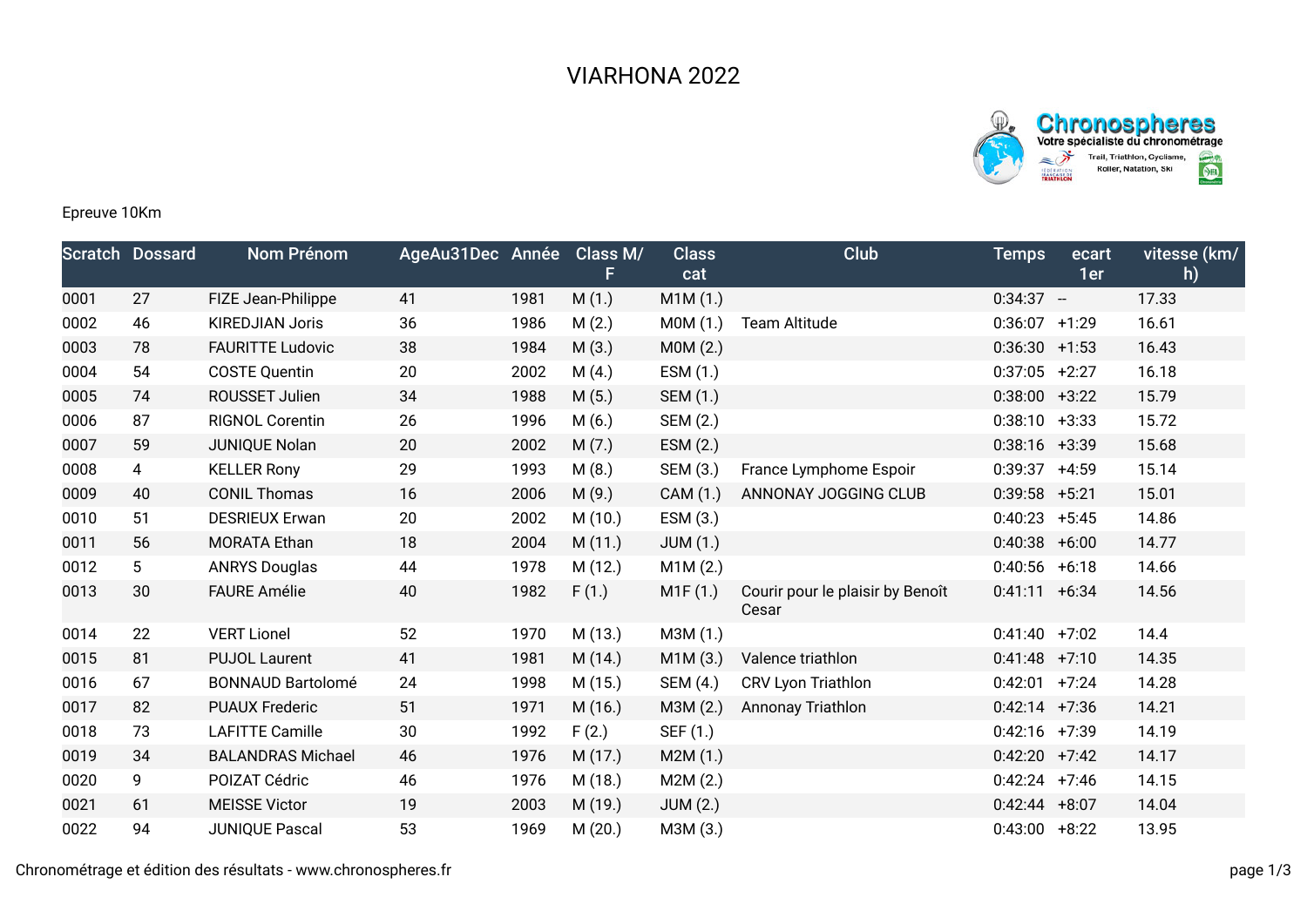|      | <b>Scratch Dossard</b> | Nom Prénom                   | AgeAu31Dec Année Class M/ |      | F       | <b>Class</b><br>cat | Club                          | <b>Temps</b>      | ecart<br>1er | vitesse (km/<br>h) |
|------|------------------------|------------------------------|---------------------------|------|---------|---------------------|-------------------------------|-------------------|--------------|--------------------|
| 0023 | 76                     | WEIBEL Jean christophe       | 52                        | 1970 | M(21.)  | M3M (4.)            |                               | $0:43:25$ +8:47   |              | 13.82              |
| 0024 | 47                     | CHARDON Jean-<br>Sébastien   | 44                        | 1978 | M(22.)  | M1M(4.)             |                               | $0:44:04$ +9:26   |              | 13.61              |
| 0025 | 58                     | <b>COMTE Mélitin</b>         | 20                        | 2002 | M(23.)  | ESM (4.)            |                               | $0:45:48$ +11:10  |              | 13.1               |
| 0026 | 88                     | <b>COULET Maxime</b>         | 37                        | 1985 | M(24.)  | MOM(3.)             | jvc                           | $0:46:05$ +11:28  |              | 13.02              |
| 0027 | 32                     | <b>GONCALVES Norbert</b>     | 59                        | 1963 | M(25.)  | M4M (1.)            |                               | $0:46:19$ +11:42  |              | 12.95              |
| 0028 | 62                     | <b>BENOIT Théo</b>           | 21                        | 2001 | M(26.)  | ESM (5.)            |                               | $0:46:30 +11:52$  |              | 12.9               |
| 0029 | 57                     | <b>GONNARD Aurélien</b>      | 21                        | 2001 | M(27.)  | ESM (6.)            |                               | $0:47:00$ +12:22  |              | 12.77              |
| 0030 | 72                     | <b>FERRANT Aurore</b>        | 32                        | 1990 | F(3.)   | SEF (2.)            |                               | $0:47:02$ +12:24  |              | 12.75              |
| 0031 | 84                     | <b>LIOGIER Jean-Yves</b>     | 64                        | 1958 | M(28.)  | M5M(1.)             |                               | $0:47:23 +12:45$  |              | 12.66              |
| 0032 | 65                     | JACQUES Romain               | 20                        | 2002 | M (29.) | ESM (7.)            |                               | $0:47:30 + 12:53$ |              | 12.63              |
| 0033 | 68                     | <b>ALLARD William</b>        | 37                        | 1985 | M (30.) | MOM(4.)             | Valence triathlon             | $0:47:50$ +13:13  |              | 12.54              |
| 0034 | 42                     | <b>CONIL Jerome</b>          | 47                        | 1975 | M (31.) | M2M (3.)            | ANNONAY JOGGING CLUB          | $0:48:12 +13:35$  |              | 12.44              |
| 0035 | 24                     | DE MACEDO Stephane           | 53                        | 1969 | M (32.) | M3M (5.)            | footing club saint rambertois | $0:48:27$ +13:49  |              | 12.38              |
| 0036 | 97                     | <b>VALETTE Christian</b>     | 71                        | 1951 | M (33.) | M7M(1.)             | sarras trail                  | $0:49:22 +14:45$  |              | 12.15              |
| 0037 | 14                     | <b>COURMONT Mégane</b>       | 30                        | 1992 | F(4.)   | SEF (3.)            |                               | $0:49:23 + 14:46$ |              | 12.15              |
| 0038 | 63                     | <b>ROUBY Laurence</b>        | 48                        | 1974 | F(5.)   | M2F(1.)             | Annonay Triathlon             | $0:49:33 + 14:56$ |              | 12.11              |
| 0039 | 38                     | <b>GUABELLO Serge</b>        | 62                        | 1960 | M(34.)  | M5M(2.)             |                               | $0:50:55$ +16:18  |              | 11.78              |
| 0040 | 45                     | KIREDJIAN Mylène             | 33                        | 1989 | F(6.)   | SEF (4.)            |                               | $0:51:17$ +16:40  |              | 11.7               |
| 0041 | 44                     | <b>MONGAILLARD Florian</b>   | 31                        | 1991 | M(35.)  | SEM (5.)            |                               | $0:52:28$ +17:50  |              | 11.43              |
| 0042 | 25                     | <b>DUFOUR Lucile</b>         | 28                        | 1994 | F(7.)   | SEF (5.)            |                               | $0:53:55$ +19:18  |              | 11.12              |
| 0043 | 13                     | <b>GUILLAUME Cecile</b>      | 42                        | 1980 | F(8.)   | M1F(2.)             |                               | $0:55:11 + 20:33$ |              | 10.87              |
| 0044 | 11                     | <b>BELLAY Julie</b>          | 26                        | 1996 | F(9.)   | SEF (6.)            |                               | $0:55:48$ +21:11  |              | 10.75              |
| 0045 | 41                     | <b>WALRAEVENS Joelle</b>     | 49                        | 1973 | F(10.)  | M2F(2.)             | footing club rambertois       | $0:55:48$ +21:11  |              | 10.75              |
| 0046 | 19                     | <b>DUFOUR Chloé</b>          | 31                        | 1991 | F(11.)  | SEF (7.)            |                               | $0:57:45$ +23:08  |              | 10.39              |
| 0047 | 93                     | <b>CHAUSSIGNAN Christian</b> | 28                        | 1994 | M (36.) | SEM (6.)            |                               | $0:58:11 + 23:34$ |              | 10.31              |
| 0048 | 53                     | <b>BERNARD Anne</b>          | 51                        | 1971 | F(12.)  | M3F (1.)            | footing club saint rambertois | $0:58:17$ +23:40  |              | 10.29              |
| 0049 | 83                     | <b>TRACOL Marina</b>         | 30                        | 1992 | F(13.)  | SEF (8.)            |                               | $1:00:07$ +25:29  |              | 9.98               |
| 0050 | 36                     | <b>CANOEN Emmanuelle</b>     | 51                        | 1971 | F(14.)  | M3F (2.)            | footing club saint rambertois | $1:01:03$ +26:25  |              | 9.83               |
| 0051 | 17                     | <b>VINCENT Stephanie</b>     | 41                        | 1981 | F(15.)  | M1F(3.)             |                               | $1:02:21$ +27:43  |              | 9.62               |
| 0052 | 16                     | <b>FAUCONNET Annabelle</b>   | 39                        | 1983 | F(16.)  | M0M (1.)            |                               | $1:02:26$ +27:48  |              | 9.61               |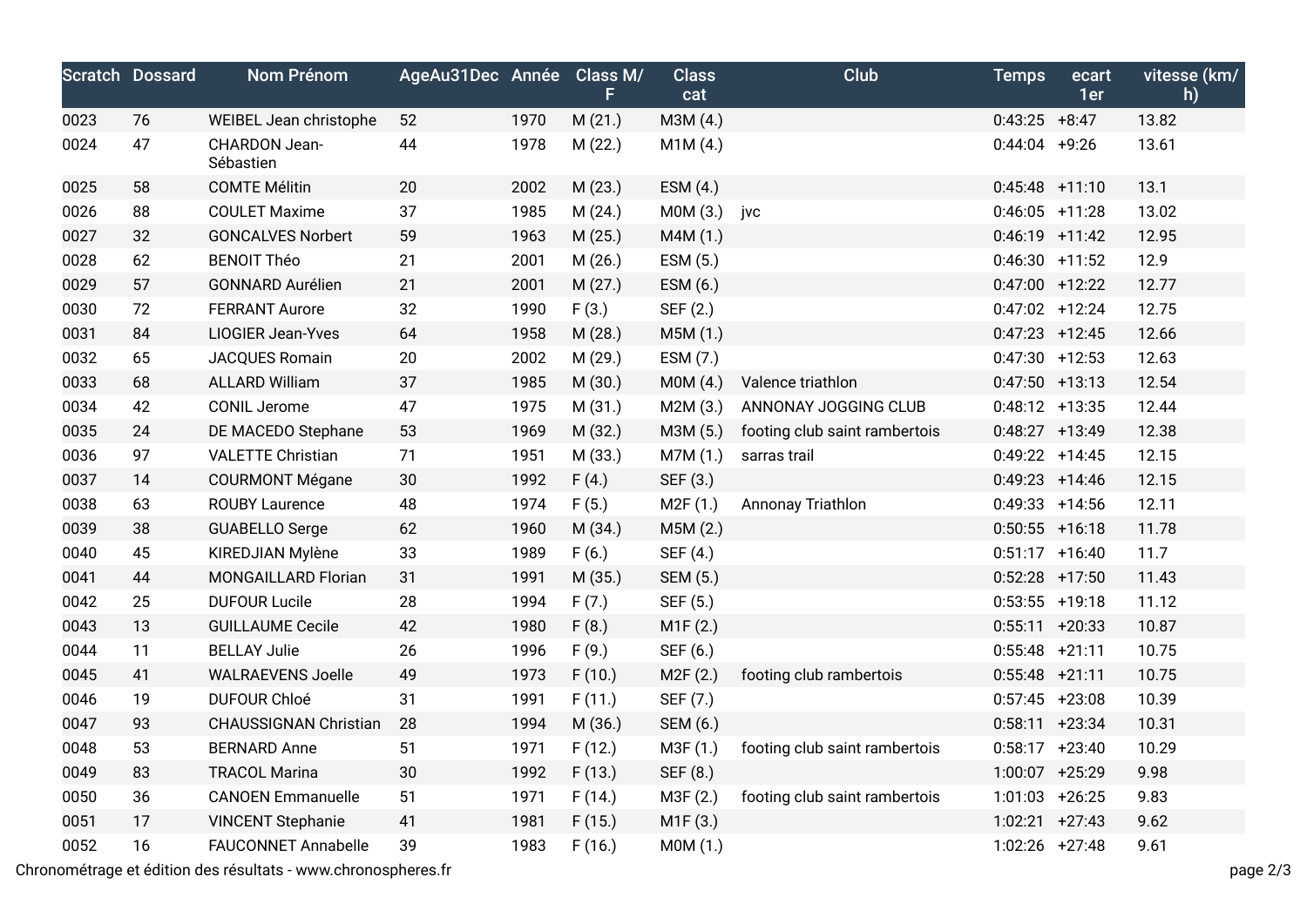|      | <b>Scratch Dossard</b> | Nom Prénom               | AgeAu31Dec Année Class M/ |      |        | <b>Class</b><br>cat | Club | Temps            | ecart<br>1er | vitesse (km/<br>h) |
|------|------------------------|--------------------------|---------------------------|------|--------|---------------------|------|------------------|--------------|--------------------|
| 0053 | 35                     | JACCARD Lisa             | 30                        | 1992 | F(17)  | SEF (9.)            |      | 1:02:47          | +28:10       | 9.55               |
| 0054 | 43                     | <b>MARTINEZ Fabienne</b> | 46                        | 1976 | F(18.) | M2F(3.)             |      | 1:02:47          | +28:10       | 9.55               |
| 0055 | 75                     | <b>PUJOL Laetitia</b>    | 40                        | 1982 | F(19.) | M1F(4.)             |      | $1:03:30$ +28:52 |              | 9.45               |
| 0056 | 86                     | <b>RODET Constance</b>   | 24                        | 1998 | F(20.) | SEF (10.)           |      | 1:03:59          | +29:22       | 9.38               |